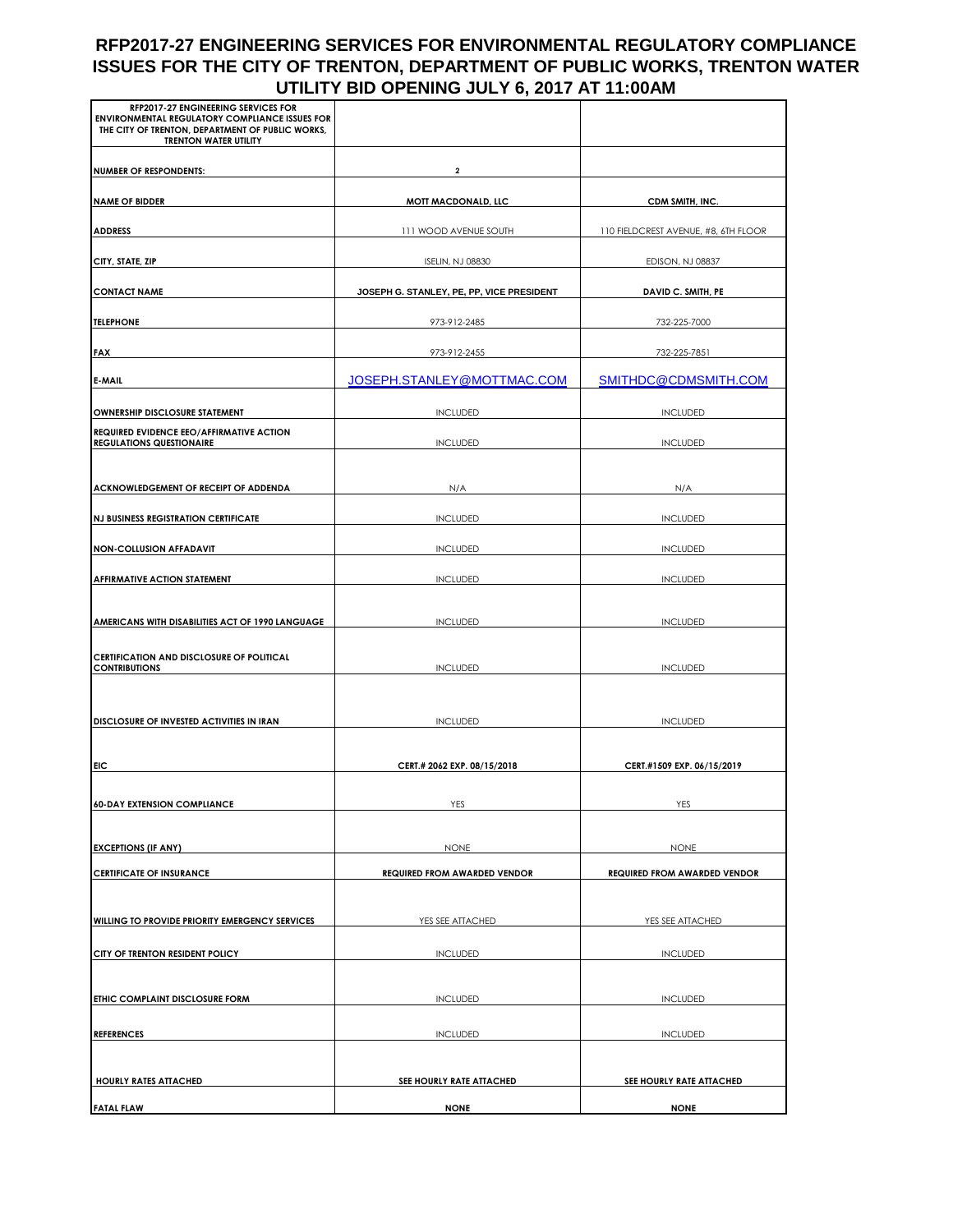

# 2017 Hourly Rate Table Trenton Water Works 2017 **Environmental Regulatory Compliance**

| Sr. Project Engineer / Sr. Project Architect / Sr. Project Manager / |  |
|----------------------------------------------------------------------|--|
|                                                                      |  |
|                                                                      |  |
|                                                                      |  |
| Project Engineer / Engineer IV / Project Architect / Architect IV /  |  |
|                                                                      |  |
|                                                                      |  |
|                                                                      |  |
|                                                                      |  |
|                                                                      |  |
|                                                                      |  |
|                                                                      |  |
|                                                                      |  |
|                                                                      |  |
|                                                                      |  |
|                                                                      |  |
|                                                                      |  |

\* Hourly rates for special consultations and services in conjunction with litigation are available on request.

### **EXPENSES**

| 1 per IRS standard mileage rate (rate as of January 1, 2017 is shown – subject to change) |  |
|-------------------------------------------------------------------------------------------|--|

Invoices are payable within 30 days of invoice date.

Delinquent bills are subject to finance charges of 1.5% per month.

The client shall pay attorney fees, court costs, and related expenses incurred in the collection of delinquent accounts.